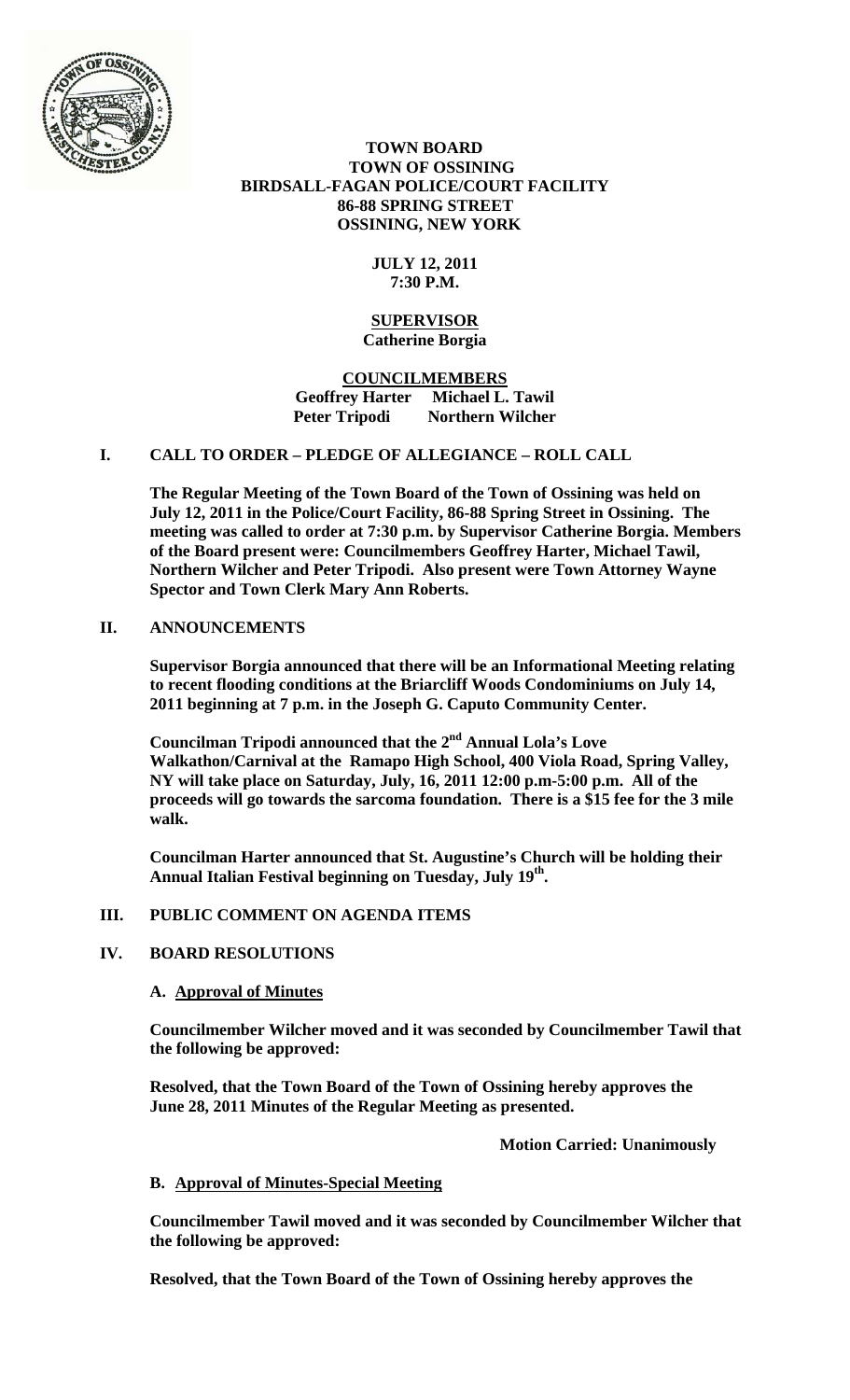**July 5, 2011 Minutes of the Special Meeting as presented.** 

 **Motion Carried: Unanimously** 

## **C. Approval of Voucher Detail Report**

**Councilmember Harter moved and it was seconded by Councilmember Tawil that the following be approved:** 

**Resolved, that the Town Board of the Town of Ossining hereby approves the Voucher Detail Report dated July 12, 2011 in the amount of \$154,984.67 for 2011.** 

**Councilman Tripodi questioned a cost on the voucher detail for \$65 for 500 business cards and it appeared that the cost came out of the police budget. Were these business cards for the two part-time police officers?** 

**Supervisor Borgia added that this cost might be for Interim Assessor, Mr. John McGrory and will do some further research.** 

> **Vote: 4-0-1 Voting Aye: Tawil, Harter, Wilcher & Borgia Nay: Tripodi**

#### **D. Personnel-Highway Department-Seasonal Appointment**

**Councilmember Wilcher moved and it was seconded by Councilmember Tawil that the following be approved:** 

**Resolved, that the Town Board of the Town of Ossining hereby appoints Yumar Castro, Ossining, to the seasonal position of Laborer in the Parks Department effective July 11, 2011 at \$12/hr.** 

## **Motion Carried: Unanimously**

## **E. Resolution Authorizing Advertising Request for Proposal**

**Councilmember Tawil moved and it was seconded by Councilmember Wilcher that the following be approved:** 

**Whereas, the building known as Shine House was damaged due to several contributing factors in February 2011, and** 

**Whereas, insurance coverage provides sufficient funding to make the major structural repairs necessary to restore Shine House to usable condition, and** 

**Whereas, the Town Board of the Town of Ossining desired to have the Shine House reopened and available for recreational uses in calendar 2011, therefore be it** 

**RESOVED that the Town Board authorizes placement of advertisements of a Request For Proposal to solicit for repairs to the Shine House building 1ocated in Cedar Lane Park. Such bids will be released on July 15, 2011 and be due in the Town Clerk's office on August 5, 2011.** 

**Councilman Tripodi added that he hopes that the Town is pursuing the \$20,000 owed by Blueberry Pond the former tenant at the Shine House.** 

**Supervisor Borgia added that the Town is desirous of repairing this building because we do have several ideas on the table some of which will be revenue generating.** 

 **Motion Carried: Unanimously**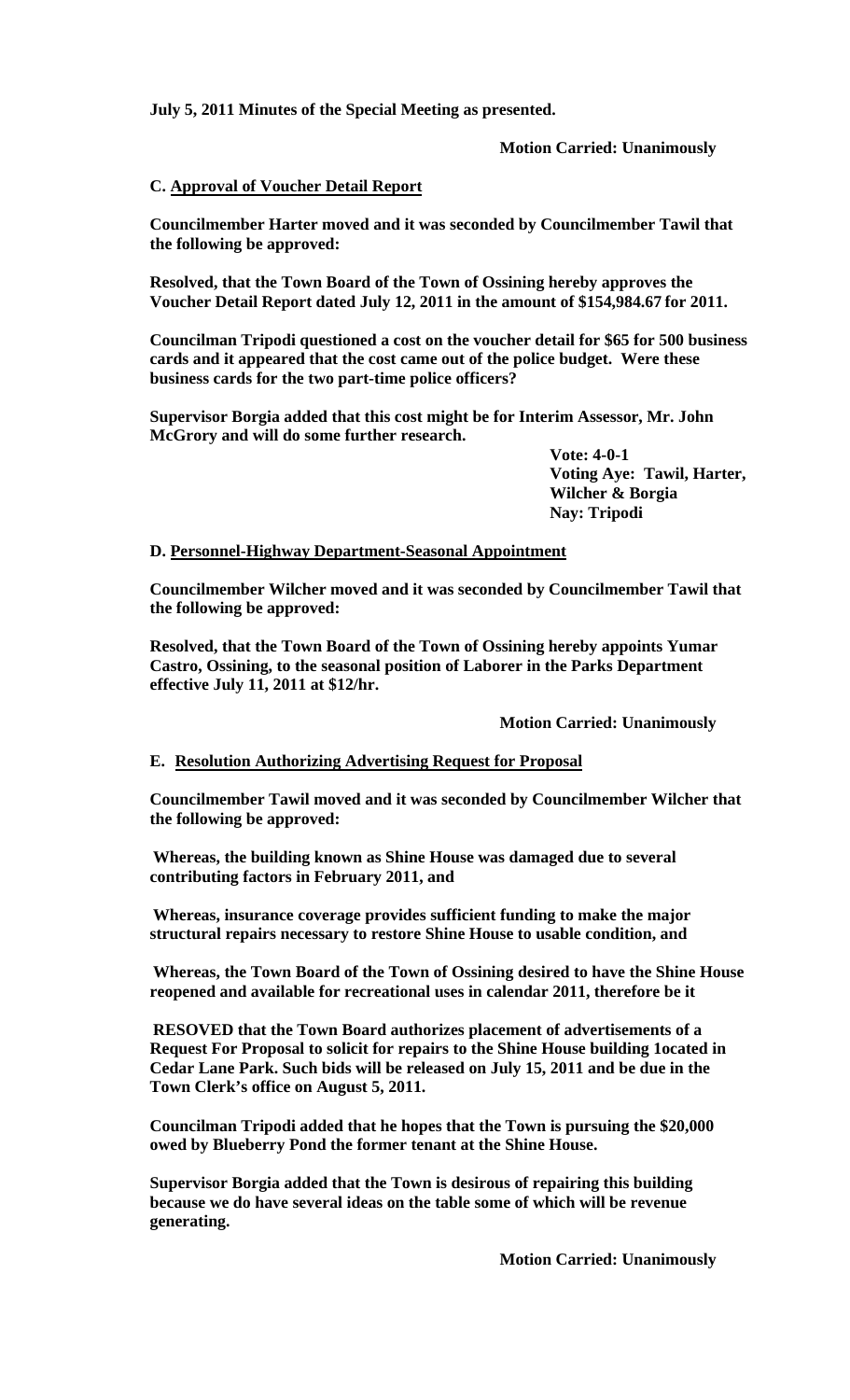### **F. Resolution to sign contract with The Center for Government Research (CGR)**

**Councilmember Tawil moved and it was seconded by Councilmember Wilcher that the following be approved:** 

**WHEREAS the Town and the Village of Ossining solicited proposals for an evaluation of potential government structures, to be funded by the New York State Department of State High Priority Planning Grant and contributions from the municipalities, and** 

**WHEREAS the Town and Village boards decided to engage the services of The Center for Government Research (CRG) to conduct the initial analysis and make recommendations about possible ways the Town and Village of Ossining can provide municipal services more efficiently, therefore be it** 

**RESOLVED that the Town Board Authorizes the Town Supervisor to sign a contract agreement with The Center for Government Research (CGR), upon approval of the Town Attorney.** 

 **Motion Carried: Unanimously** 

#### **G. Intermunicipal Cooperative Agreement with Ossining – New Castle Ambulance District.**

**Councilmember Tawil moved and it was seconded by Councilmember Harter that the following be approved:** 

**WHEREAS, Section 122-b of the General Municipal Law specifically authorizes municipalities to join together to provide for emergency ambulance services, general ambulance services or a combination of such services for the purpose of providing pre-hospital emergency medical treatment or transporting sick or injured persons to a hospital, clinic, or other place of treatment for such illness or injury; and** 

**WHEREAS, the quality of such service should not depend upon municipal boundary lines; and** 

**WHEREAS, it is in the best interest of the Village of Croton to join in a temporary inter-municipal cooperative agreement with the Ossining/New Castle Ambulance District in regard to emergency ambulance and general ambulance services provided to residents of the community; and** 

**WHEREAS, the Village believes that it is in the best interest of the residents to engage in an inter-municipal cooperation agreement pursuant to Article 5-G of the General Municipal Law: and** 

**WHEREAS, the Board of Trustees of the Village of Croton deem it in the best interest of the Village residents for the District to provide certain supplemental Ambulance services, described in Schedule "A" to the Village on a temporary basis while the Village investigates its options for providing future ambulance services for use by and for its residents; and** 

**WHEREAS, pursuant to Article 5-G of the General Municipal Law, and other statutory authority, the Village and District are authorized to enter into a Municipal Cooperation Agreement with respect to Ambulance services, and** 

**WHEREAS, the District and Village agree that the following services more fully described herein on Schedule A hereto shall be supplied by the District,**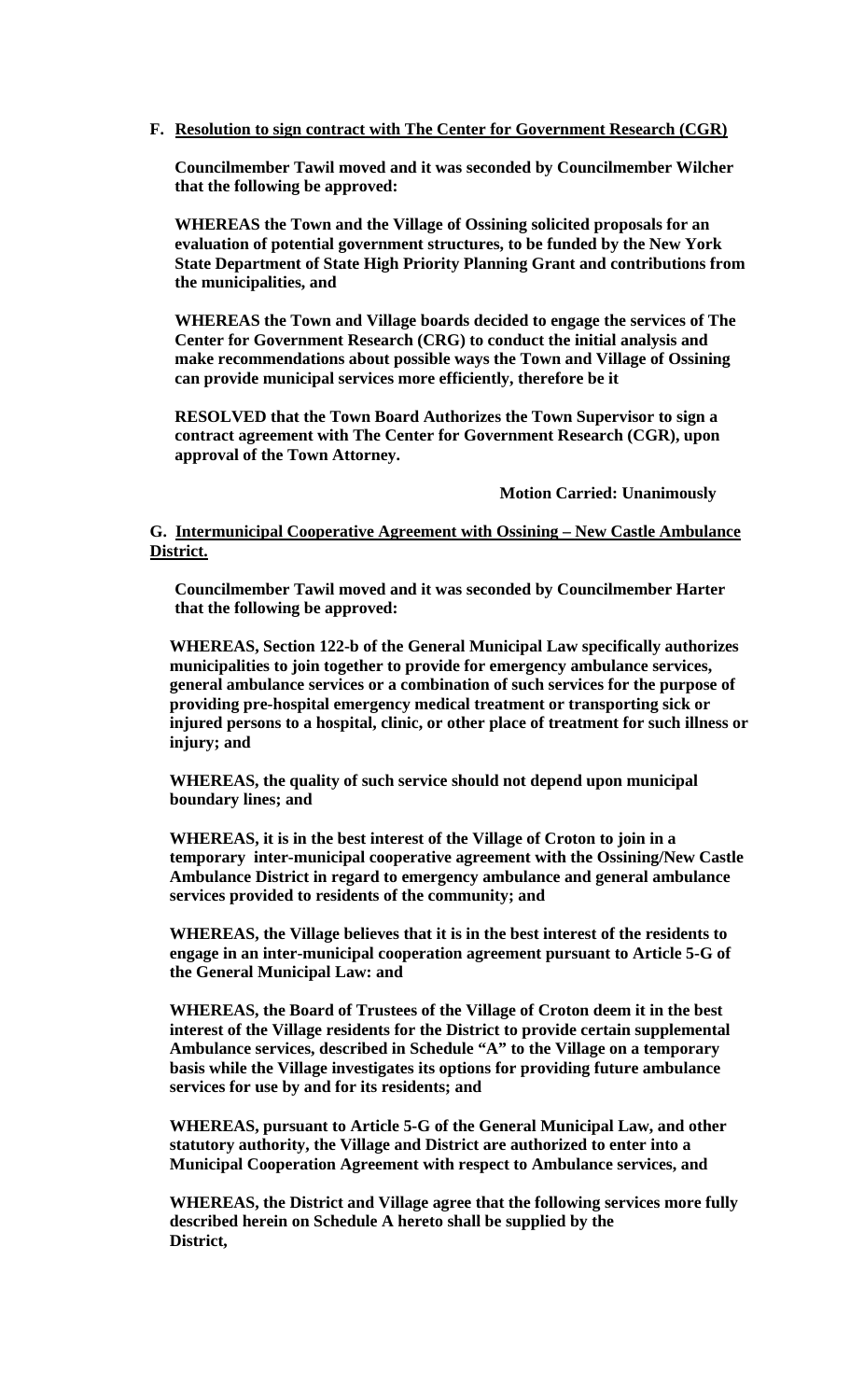**1. Duration: This Agreement shall be effective July 18, 2011 to October 31, 2011, and is subject to the approval of the governing Board(s) of the District and the Trustees of the Village. This Agreement may not be amended, modified, altered, renewed or otherwise changes without the approval of the Boards. If either party to this Agreement intends not to renew this Agreement upon its expiration, said party must give notice of its intention at least 15 days prior to the expiration of this agreement. Absent such notice not to renew, the parties agree that the agreement shall continue on the same terms and conditions as the preceding term.** 

**2. Compensation. In consideration of the services to be rendered, as provided herein, the Village payments to the District in such amounts and at such times as are**  set forth in Schedule "B", hereto.

**3. Liability and Insurance. (a) The Village shall obtain and maintain in full force and effect during the term of this Agreement a policy or policies of public liability insurance covering its operations as described herein in an amount to be agreed upon by the parties. Such policy or policies shall name the District and the Town of Ossining as an additional insured. In addition, the Village shall defend, indemnify and save and hold harmless the District and the Town of Ossining from and against any and all liabilities, claims, demands, suits, losses, damages, injuries and any other casualties, including but not limited to damage to person or property arising, in whole or in part, out of or from any act by, or negligence by or on the part of the Village, its agents, servants, employees or contractors in connection with the operations to be performed hereunder, including counsel fees and costs and disbursements, if any, and pay any judgment obtained against the Village as a result of any of the above.** 

**4. Any failure by either party to insist upon strict conformance of the terms of this Agreement by the other shall not be deemed to be a waiver of the right to insist upon strict performance and compliance with the terms hereof at a future time.** 

**5. Severability. The provisions of this Agreement are declared to be severable, and if any section, paragraph, sentence, clause or part thereof is, for any reason, held to be invalid or unconstitutional by a court of competent jurisdiction, such decision shall not affect the validity of any remaining sections, paragraphs, sentences, clauses or part of this Agreement.** 

**6. Assignment prohibited. This Agreement shall inure to the benefit of the parties hereto, and may not be assigned, or otherwise transferred by either party hereto without the prior written consent of the other party.** 

**7. Dispute resolution. In the event of a claim, dispute or other matter in question arising out of or related to this Agreement, the parties agree that same shall be subject to mediation as a condition precedent to further legal action or other binding dispute resolution in connection therewith.** 

**8. Non Discrimination provision. The parties expressly agree that in the hiring of employees for the performance of work under this Agreement, neither party nor its subcontractors nor any person acting on behalf of any party hereto or subcontractor shall, by reason of race, creed, color, sex, age, physical disability or national origin discriminate against person who is qualified and available to perform the work to which the employment relates.** 

**9. Notices. All notices required hereunder shall be in writing and served personally or by certified mail return receipt requested, or by overnight delivery at the address as follows: Village of Croton on Hudson, Stanley H. Kellerhouse Municipal Building, 1 Van Wyck Street, Attn: Village Manager and The Mid Hudson EMS District c/o Town of Ossining, 16 Croton Avenue, Ossining, New York 10562 Attn: Town Supervisor.** 

**10. Entire Agreement. This Agreement constitutes the entire agreement between**